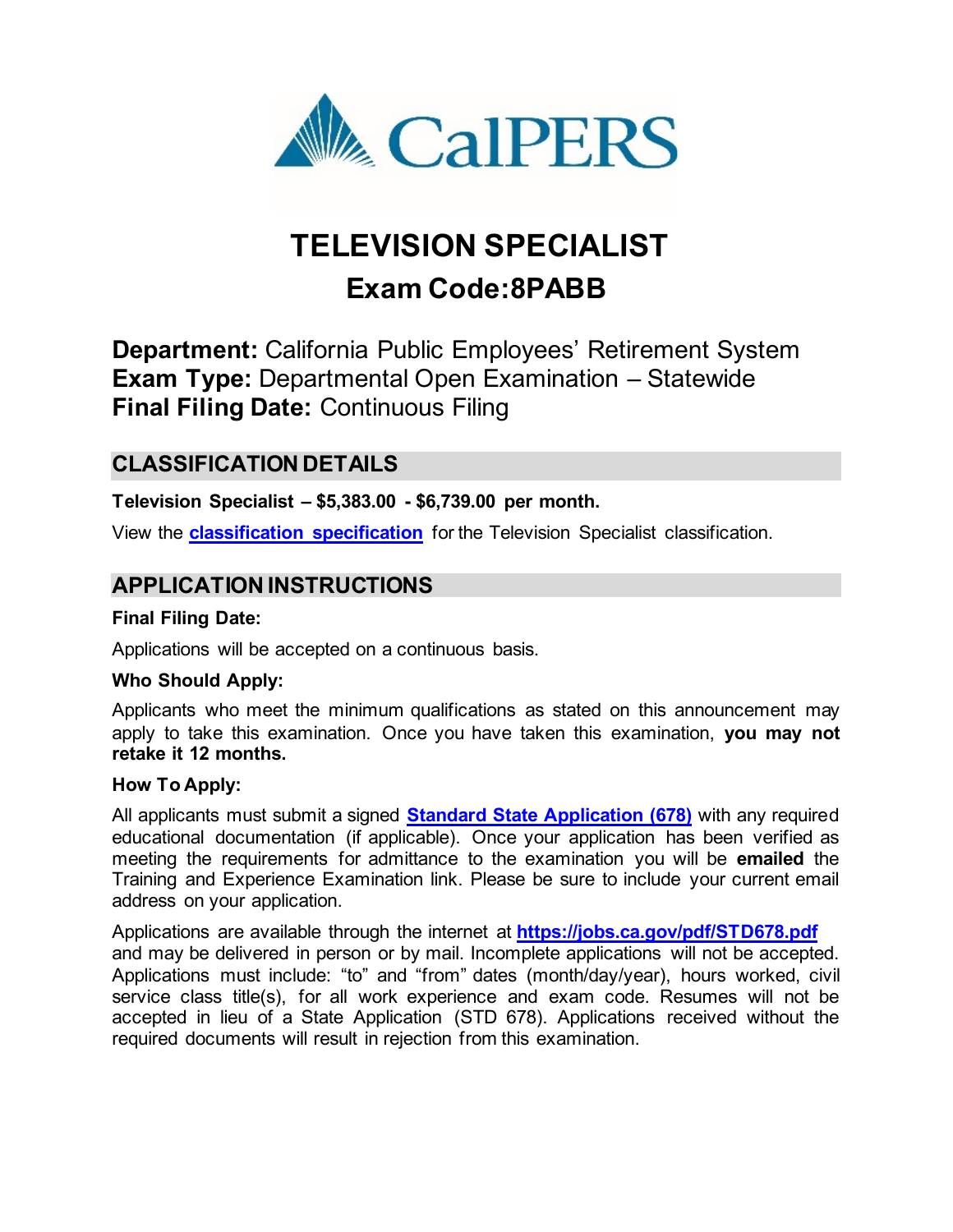### **FILE-IN-PERSON/CERTIFIED MAIL: MAILING ADDRESS:**

CalPERS CalPERS Human Resources Division Human Resources Division Exam Services Unit Exam Services Unit 400 P Street, Room 3260, LPN P.O. Box 942718 Sacramento, CA 95811 Sacramento, CA 94229-2718

### **EMAIL:**

[HRSD\\_Exam\\_Svcs@CalPERS.CA.GOV](mailto:HRSD_Exam_Svcs@CalPERS.CA.GOV)

Your request form must be electronically signed if you wish to submit by email

**NOTE:** Your Application must have an original signature to be accepted.

**Special Testing:** If you require assistance or alternative testing arrangements due to a disability, please contact the testing department listed in the Contact Information section of this bulletin.

# **POSITION DESCRIPTION**

Plans, organizes, and performs the technical and professional work required in producing television programs, including operation of television and video tape-recording production equipment; conducts subject research and develops scripts based on the most effective method of presentation; develops approach and production methods necessary to produce continuity and required story lines; directs the technical and artistic developmental of television programs including the preparation of artwork or animation, narration, dialogue, sound effects and music as required in the production; does creative editing; may select and direct film cast, narrators or other personnel involved in a production; may do still photography and processing.

# **MINIMUM QUALIFICATIONS**

All applicants must meet the education and/or experience requirements as stated on this exam bulletin to be accepted into the examination. Part-time or full-time jobs, regardless of whether paid or volunteer positions, and inside or outside California state service will count toward experience.

#### **Either I**

One year of experience in the California state service performing the duties of a Motion Picture Assistant or Television Assistant.

### **Or II**

Four years of broad technical experience in the production of television programming, including experience in television production, professional sound recording, and editing.

*(College level work in television, communications, or a related curriculum, may be substituted for up to two years of the required experience on a year-for-year basis.)*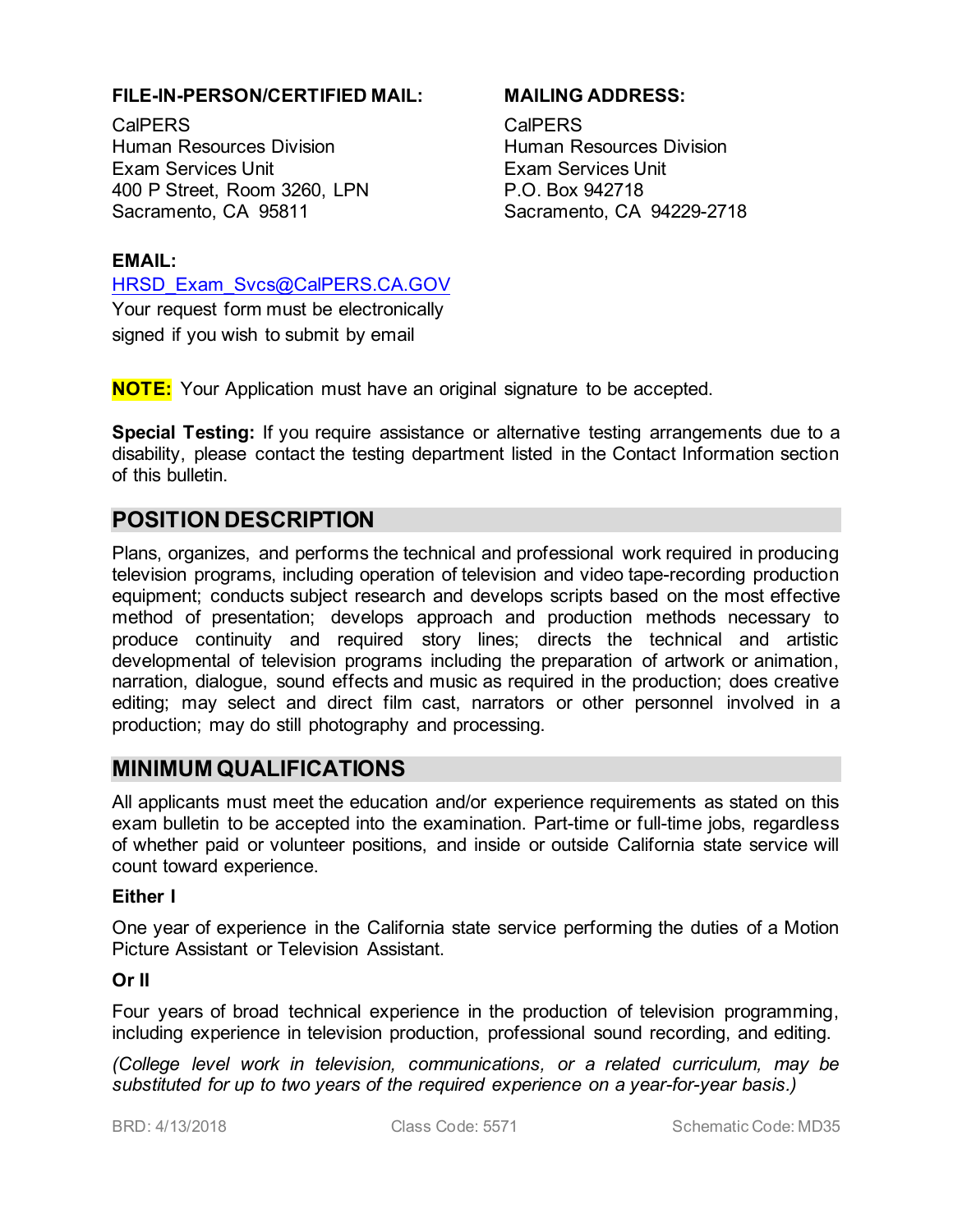**NOTE:** Your signature on your application indicates that you have read, understood, and possess the basic qualifications required.

# **DEFINITION OF TERMS IN MINIMUM QUALIFICATIONS**

The words **"performing the duties of**" means that the applicant must have the amount of experience in State civil service in the class specified (or on a training and development (T&D) or approved out-of-class assignment to the class.

# **EXAMINATION SCOPE**

**Training and Experience Evaluation –** Weighted 100% of the final score.

The examination will consist solely of a **Training and Experience Evaluation.** To obtain a position on the eligible list, a minimum score of 70% must be received. Applicants will receive their score upon completion of the Training and Experience Evaluation process.

### **Knowledge of:**

- 1. Techniques of video and live event production.
- 2. Sound recording.
- 3. Photography and video recording.
- 4. Audio-visual principles and techniques.
- 5. Script writing.
- 6. Staging and lighting.
- 7. Editing methods and equipment.
- 8. Electronic theory.
- 9. Communication theory.
- 10. Aspects of web-based media communications.
- 11. Live audio-visual presentation techniques for all constituent related conferences and meetings.

### **Ability to:**

- 1. Develop, create and produce professional quality video programming.
- 2. Operate a wide variety of video cameras and sound equipment.
- 3. Assume leadership and provide creativity in the planning, writing and directing of video and live event production.
- 4. Act independently in converting ideas and concepts into an effective combination of audio and visual impression on the screen.
- 5. Develop innovative solutions to complex audio-visual communication problems.
- 6. Analyze situations accurately and take effective action.
- 7. Work effectively with people and situations requiring initiative, tact, and judgment.
- 8. Speak effectively.
- 9. Read and write English at the level required for a successful job performance.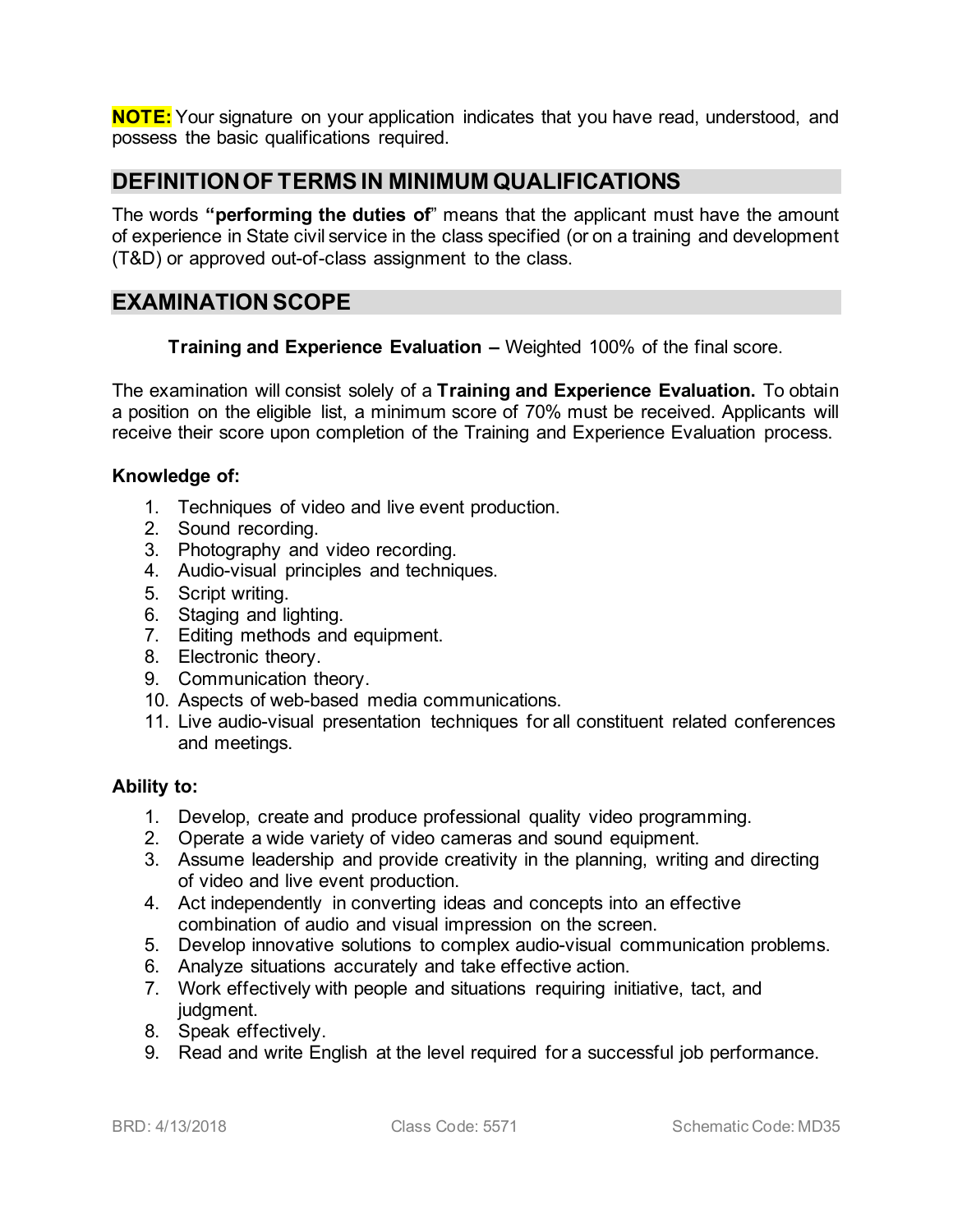# **SPECIAL PERSONAL CHARACTERISTICS**

Artistic and creative ability; willingness to travel throughout the State; and normal hearing.

# **ELIGIBLE LIST INFORMATION**

The eligible list for the **TELEVISION SPECIALIST** classification will be established for **California Public Employees' Retirement System (CalPERS)**:

The names of **successful** competitors will be merged onto the eligible list in order of final score regardless of exam date. Eligibility expires **12 months** after the list established date. Applicants must then retake the examination to reestablish eligibility. **CalPERS vacant positions are located are in Sacramento.** 

**NOTE:** The eligibility list can be used to fill vacancies statewide with other departments.

# **VETERANS' PREFERENCE**

Veterans' Preference will be granted for this examination. In accordance with Government Codes 18973.1 and 18973.5, whenever any veteran, or widow or widower of a veteran achieves a passing score on an open examination, he or she shall be ranked in the top rank of the resulting eligible list.

Veterans status is verified by the California Department of Human Resources (CalHR). Information on this program and **[Veterans' Preference Application](https://www.calhr.ca.gov/Documents/CalHR-1093.pdf)** (Std. form 1093) is available **[online.](https://www.jobs.ca.gov/CalHRPublic/Landing/Jobs/VeteransInformation.aspx)** Additional information on veteran benefits is available at the Department of Veterans Affairs.

# **CAREER CREDIT**

Career Credits **will not** be granted in this examination.

# **EXAMINATION INFORMATION**

### **TRAINING AND EXPERIENCE EXAMINATION WEIGHTED 100.00%**

The entire examination will consist of an evaluation of training and experience weighted 100%. The Training and Experience Examination is designed to elicit specific information regarding each candidate's Knowledge, Skills and Abilities relative to the testing classification. Responses to the examination will be assessed based on pre-determined rating criteria. All applicants must complete the entire examination to receive a score. The examination process takes approximately one hour to complete. All competitors will be ranked competitively based on the responses. In order to obtain a position on the eligible list, you must meet the examination requirements and must attain a minimum score of 70% on the examination.

**NOTE:** Be sure to include your current email address on your application. If you do not include your email address you will not receive the link to take the examination**.**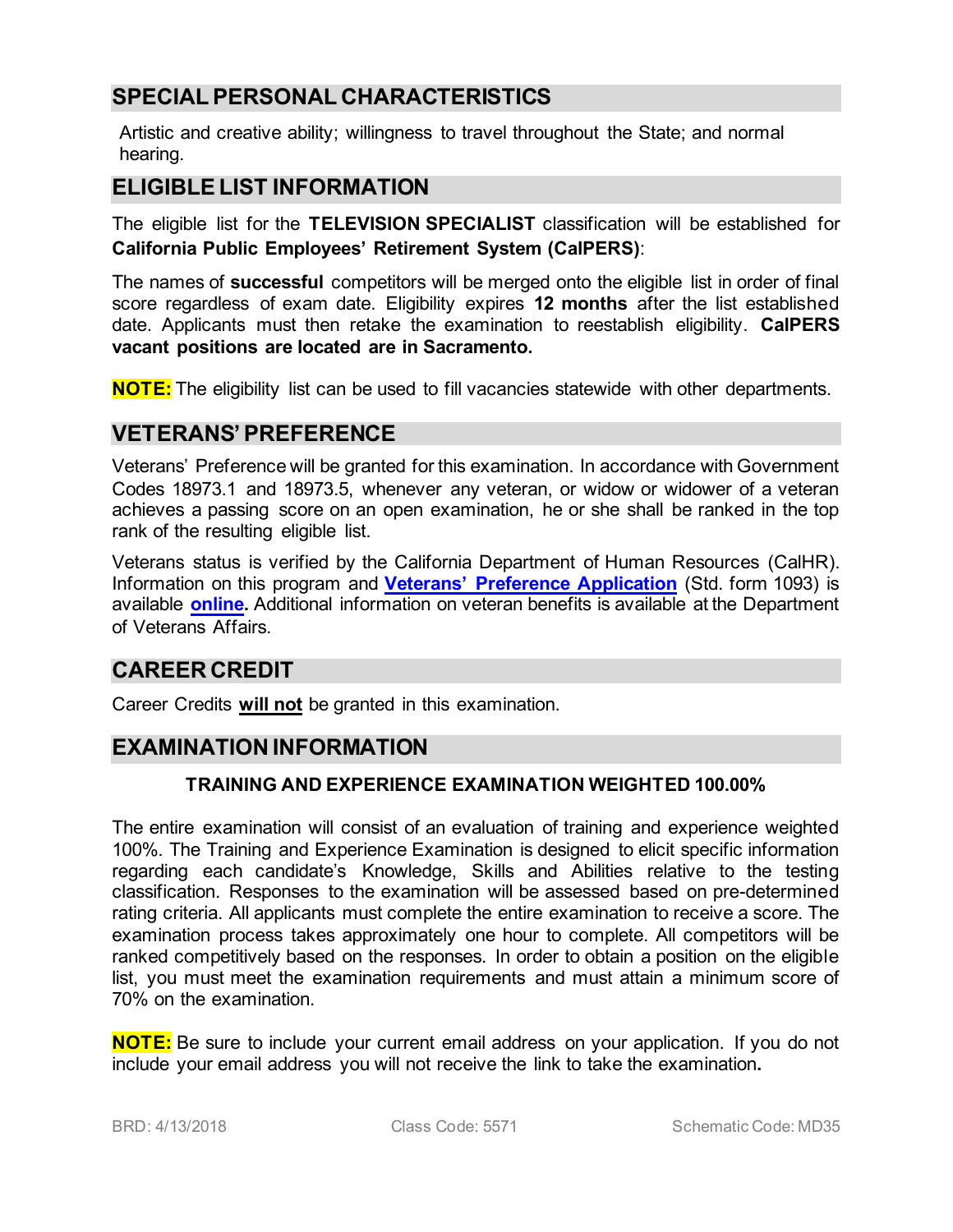# **CONTACT INFORMATION**

If you have any questions concerning this examination bulletin, including provision of reasonable accommodation for this testing process, please contact:

CalPERS Exam Services Unit 400 P Street, Suite LPN 3260 Sacramento, CA 95811

**Email:** HRSD, Exam Services [HRSD\\_Exam\\_Svcs@CalPERS.CA.GOV](mailto:HRSD_Exam_Svcs@CalPERS.CA.GOV) or **Phone: (916) 795-2444**

California Relay Service: (7-1-1) Telecommunications Device for the Deaf (TTY) (916) 654-6336 TTY is a telecommunications device that is reachable only from phones equipped with a TTY device.

# **PREPARING FOR THE EXAMINATION**

Here is a list of suggested resources to have available prior to taking the exam.

**Employment History:** Employment dates, job titles, organization names and addresses, names of supervisors or persons who can verify your job responsibilities, and phone numbers of persons listed above.

**Education:** School names and addresses, degrees earned, dates attended, courses taken (verifiable on a transcript), persons or office who can verify education, and phone numbers of persons or offices listed above.

**Training:** Class titles, certifications received, names of persons who can verify your training, and phone numbers of persons listed above.

# **EQUAL OPPORTUNITY EMPLOYER**

The State of California is an equal opportunity employer to all, regardless of age, ancestry, color, disability (mental and physical), exercising the right of family care and medical leave, gender, gender expression, gender identity, genetic information, marital status, medical condition, military or veteran status, national origin, political affiliation, race, religious creed, sex (includes pregnancy, childbirth, breastfeeding, and related medical conditions), and sexual orientation.

# **DRUG-FREE STATEMENT**

It is an objective of the State of California to achieve a drug-free State work place. Any applicant for State employment will be expected to behave in accordance with this objective, because the use of illegal drugs is inconsistent with the law of the State, the rules governing civil service, and the special trust placed in public servants.